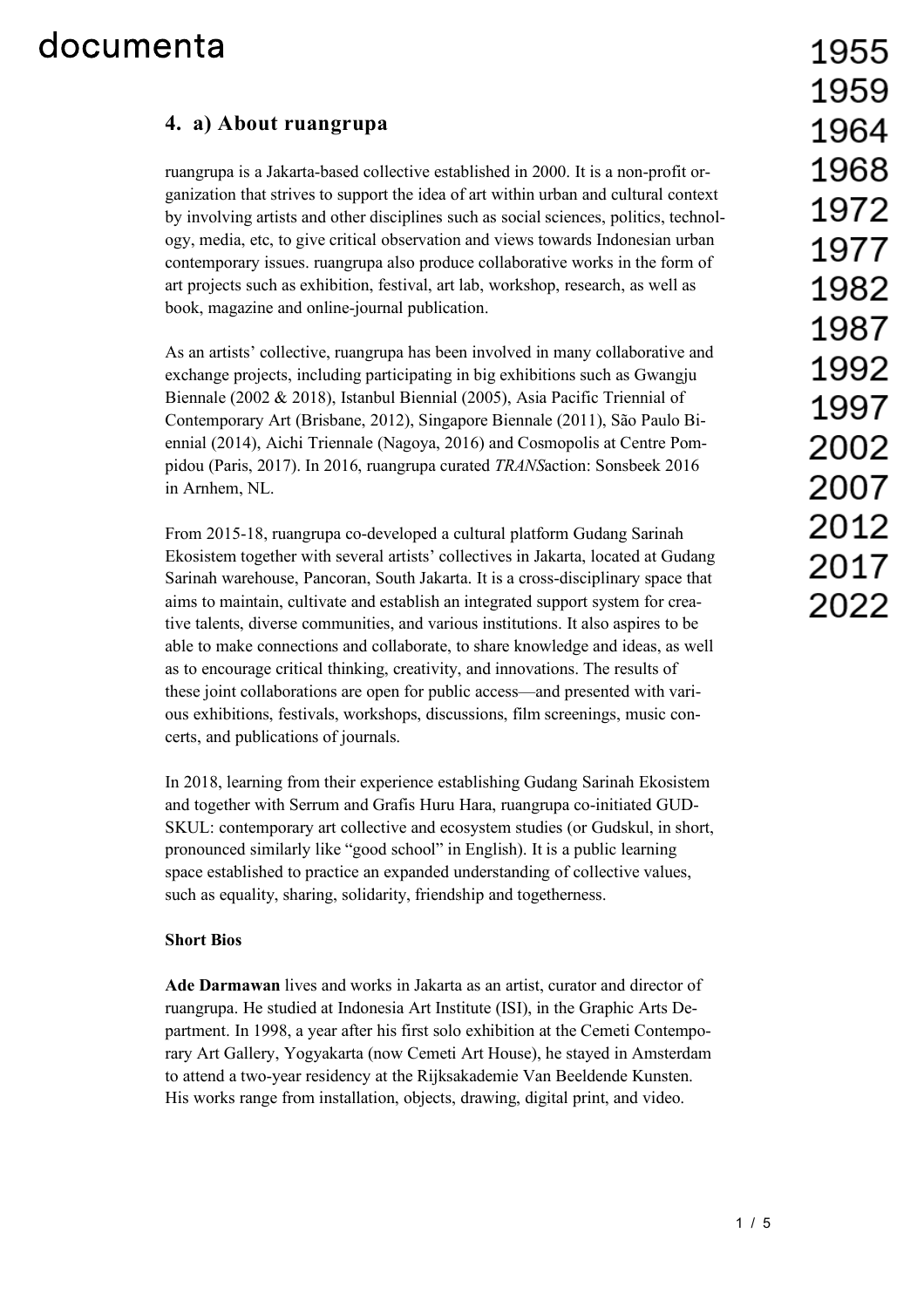Exhibitions include "Magic Centre" (solo show held both in Portikus, Frankfurt, 2015, and Van AbbeMuseum, Eindhoven, 2016), Gwangju Biennial and Singapore Biennale (both 2016) and "Doing Business with the Dutch" (Lumen Travo Gallery, Amsterdam, 2018).

As a curator, he has contributed in Riverscape in-flux 2012, Media Art Kitchen 2013, Condition Report 2016, and Negotiating the Future:  $6<sup>th</sup>$  Asian Art Biennial in Taiwan. Together with ruangrupa, he co-curated *TRANS*action: Sonsbeek 2016. From 2006-09, he was a member of Jakarta Arts Council, which led him to be appointed to become the artistic director of Jakarta Biennale in 2009. He is the executive director of Jakarta Biennale during its 2013, 2015 and 2017.

**Ajeng Nurul Aini** graduated from journalism program, Institute of Social and Political Science (IISIP), Jakarta, in 2010. She was active in Forum Lenteng for several years and worked in various TV programs as a video journalist. Since 2011, she manages ruangrupa, while working as project officer in many art projects, including Art Project for Female Visual Artists for Jakarta Arts Council and a project officer for the opening for Jakarta Biennale 2013 & 2015. Besides managing various art and music projects and events in Indonesia, she is also traveling Asia as a manager for a vinyl-spinning maternal duo, iramamama. With ruangrupa, she co-curated *TRANS*action: Sonsbeek 2016 in Arnhem, NL.

**Daniella Fitria Praptono** is a mother of three children and an artist focusing on children and women. Besides managing regular workshops for urban women and teaching Arts Introduction for Kids in Gudskul, she also manages ruangrupa's financial affairs.

In 2010, she founded rurukids, an after school art program targeting children and their educators—parents, teachers and members of the society—through discussions, workshops and open classes.

Graduating from Jakarta Institute of the Arts in 1998, majoring in graphic arts, she continuously works as a book illustrator for children and teens.

Between 2004-13, she taught arts to elementary to high school students using IB and Cambridge curriculum. She is currently finishing her latest illustrated story book, entitled 'Toleyot'.

Trained as an architect (B.Arch from Universitas Indonesia and M.Arch from Cranbrook Academy of Art), **Farid Rakun** wears different hats, dependent on who is asking.

A visiting lecturer in the Architecture Department of Universitas Indonesia, he is also a part of the artists' collective ruangrupa, with whom he co-curated *TRANS*action: Sonsbeek 2016 in Arnhem, NL. As an instigator, he has permeated various global institutions such as Centre Pompidou, La Biennale di Venezia, MMCA Seoul, Sharjah Biennial, Bienal de Sao Paulo, Harun Farocki Institut, Dutch Art Institute (DAI), Creative Time, Haute école d'art et de design (HEAD) Genève, and basis voor actuele kunst (BAK).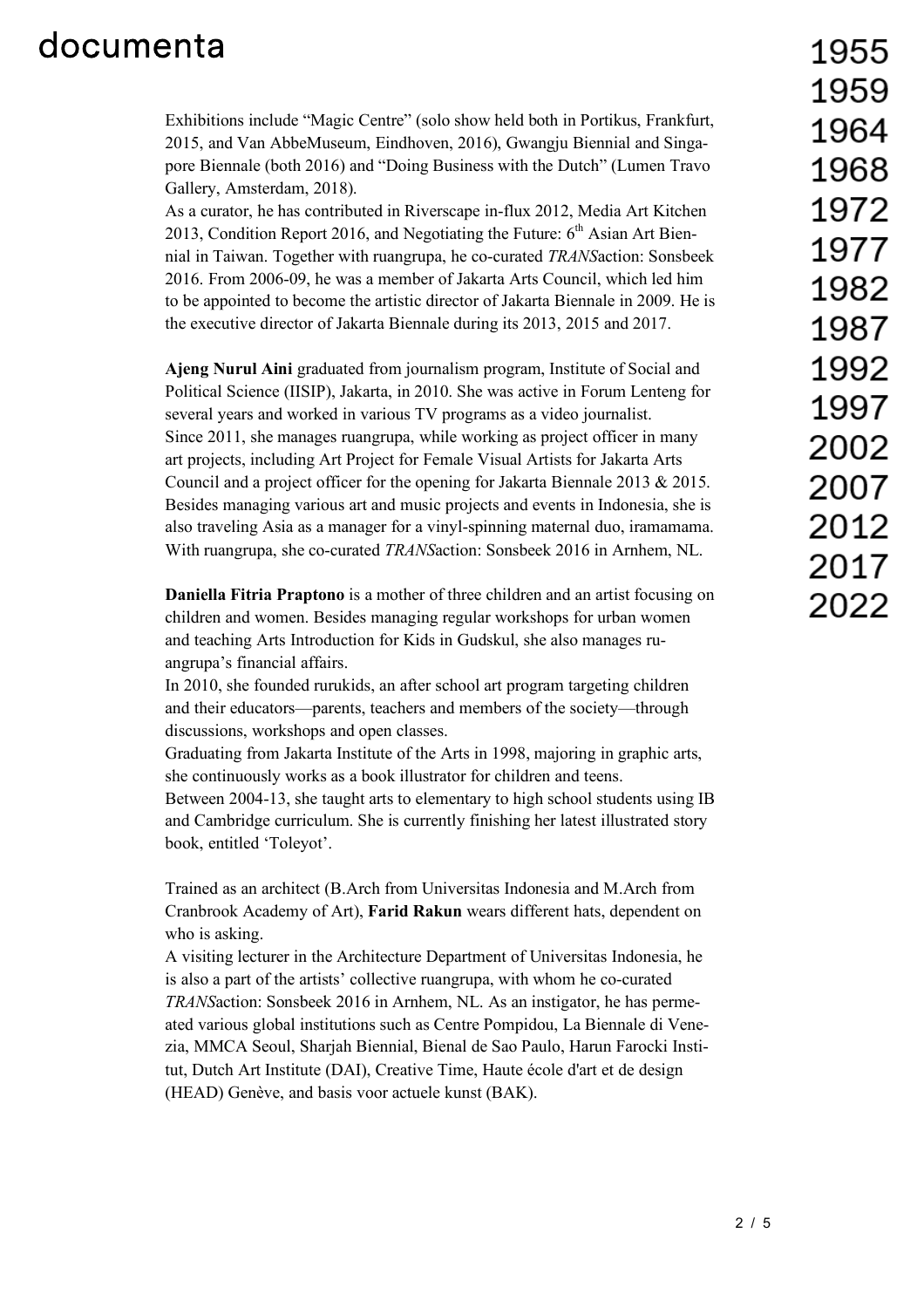He has worked for Jakarta Biennale in different capacities since 2013 and currently serves as its interim director.

Since 2001, **Indra Ameng** has been working as a program coordinator at ruangrupa, with whom he has participated in various art events, including cocurating *TRANS*action: Sonsbeek 2016 in Arnhem, NL. He is also working as a Festival Director for RRREC Fest—an annual three-day alternative music festival and art in Jakarta and Sukabumi (West Java) that focused on showcasing music from Asia–from 2011 until now.

He is also working as a band manager of Indonesian pop sextet White Shoes & The Couples Company, since 2004. In 2007, with her partner Mrs. Keke Tumbuan, he created The Secret Agents, a duo working on projects involving conceptual art that based on photography and promoting good music in the local music scene. The Secret Agents have been running a music gig since 2008 named "SUPERBAD!" a monthly showcase of indie music at the Jaya Pub Jakarta.

**Iswanto Hartono** is one of the few contemporary Indonesian artists with a background in architecture. Known as an artist with a conceptual base, Iswanto has been exhibiting his works since the late nineties, showing works with a strong social and political content. Iswanto's works betray his interest in history/memory, globalization, and geopolitical powers, post-colonial, in race/identity. Most of his works deliberately steer away from explosive and responsive artistic expressions and presenting unpredictable idioms. Iswanto is particularly interested in parts of that country's history that have consciously been forgotten. His previous projects revolved around colonisation and post-colonial debates and the battle of identity in contemporary Indonesia. Some of his latest exhibitions: *Beyond Wonder: Perspective of Utopia*, Tokyo Wonder Site, Nagoya (2018), *DAK'ART 2018*, during Dakar Biennale 2018 [Para-Site]; and his latest self-titled solo show, staged in Oudekerk**,** Amsterdam, during Europalia Indonesia (2017).

Lives and works in Jakarta, Iswanto is an artist, architect, curator and writer. With his partner-in-crime, also in ruangrupa's ArtLab, Reza Afisina, he established a conceptual duo: RAIH.

**Julia Sarisetiati** graduated from the photography major of Arts and Design Faculty, Trisakti University. In Gudskul, she teaches a subject titled "Collective Sustainability". A big part of her artistic practice focuses on Indonesian migrant workforces sustainability and ecosystem.

Some of her recent exhibitions includes "SIASAT" Jakarta Biennale, Indonesia (2013); "Hacking Urban Reality Series", Copenhagen (2016); 11th Gwangju Biennale, Korea (2016); "We're in this, together", The Factory Contemporary Art Space, Saigon (2018), and "Choreographed Knowledges", Cemeti Institute for Art and Society, Yogyakarta (2019).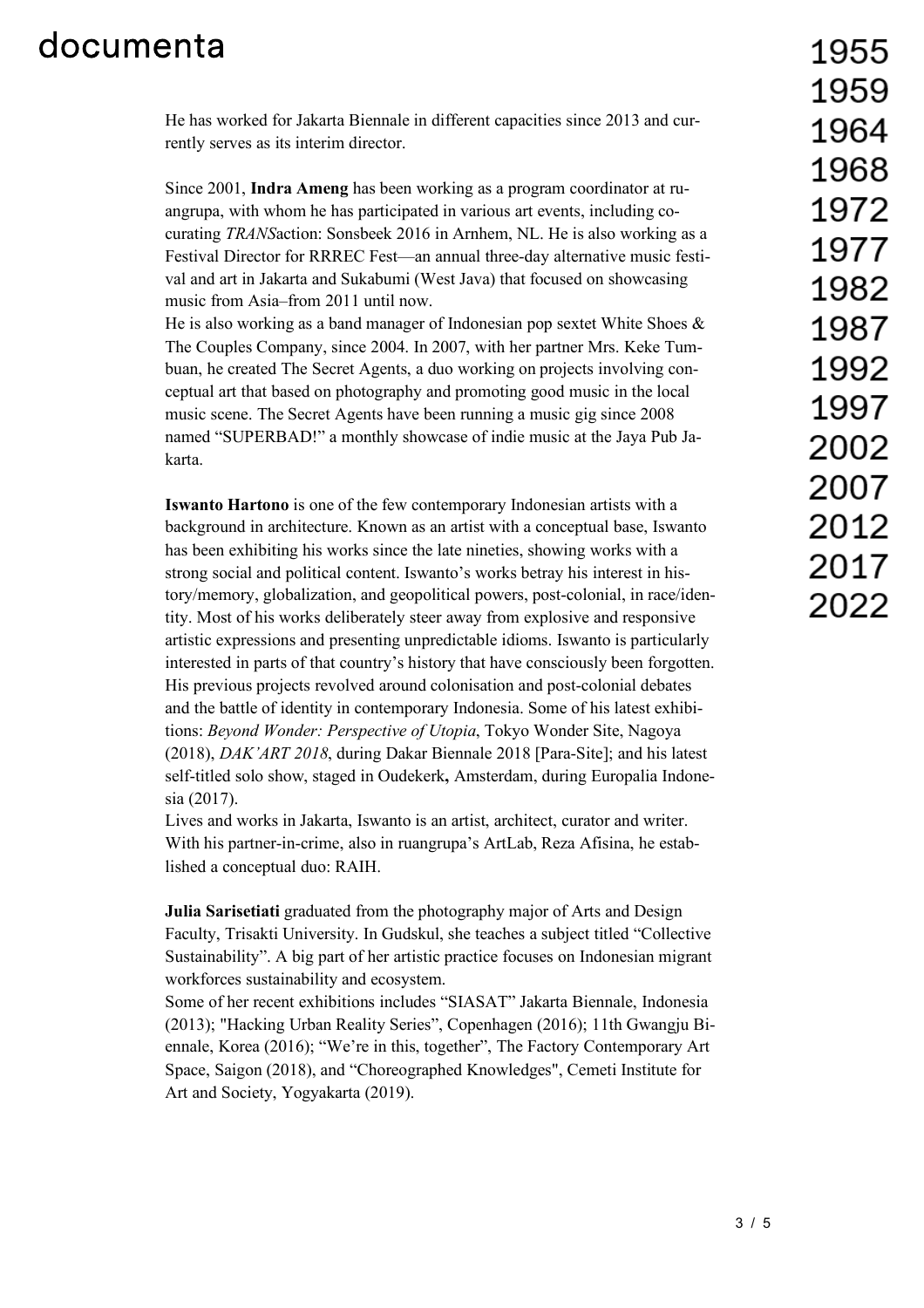In 2017, she curated the media art festival OK.Video, where she exhibited works on the theme of "pangan" (food), developing ideas into laboratory-based research projects to demonstrate and explore economic and social sustainability. Currently, as a curator, she is working towards "RETURNS: Migration Narratives in Southeast and East Asia" with the Goethe Institute.

**Mirwan Andan** studied at the Islamic Boarding School for 6 years in Watampone and Makassar. From 1999–2004, he studied French Literature at the Universitas Hasanuddin, Makassar. In 2012, he graduated from Political Science in the Universitas Indonesia, while working in ruangrupa as a researcher and developer since 2007. He took part in Jakarta Biennale 2015 as researcher and cocurated *TRANS*action: Sonsbeek 2016 in Arnhem, NL.

His writing and book editorial works include *All for Jakarta – a note on the tenth anniversary of ruangrupa: Decompression #10, Expanding the Space and Public* (Journal of Inter-Asia Cultural Studies, 2011); and *20Kuldesak: Networking, Rebelling, Maneuvering, Moving* (Kuldesak Network, 2018). Some international forums he has participated in are *Independent Creative Art Spaces Leadership Training, Trans Europe Halles & ASEF* (Paris, 2007); *Enhancing Asia-Europe Meeting Visibility Through Cultural Visibility, ASEF* (Halong Bay, 2010); *State of Independence: A Global Forum in Alternative Space, Roy And Edna Disney California Arts* (Los Angeles, 2011); *Youth Initiative and Civic Engagement Training, UNESCO* (Jakarta, 2013); *Inter-Asia Cultural Studies Society Conference* (Surabaya, 2015); *Berlin Meeting, Responsibility of Religions for Peace, Federal Foreign Office of Germany and Ministry For Foreign Affairs of Finland* (Berlin, 2018) and *Ministerial to Advance Religious Freedom, U.S. Department of State* (Washington D.C., 2018).

From 2016–2018, he worked as advisor for Director General of Culture, Ministry of Education and Culture, Republic of Indonesia.

Later he co-founded Inisiatif Rukun and Nasaruddin Umar Office in early 2018, as endeavors to identify, conserve and disseminate the values of harmony and moderate Islam in Indonesia and globally.

He now lives in two cities, back and forth, Jakarta and Makassar, mainly for family reasons.

He recently opened a small library called Riwanua, at Gudside, Jakarta, while continuously running a project initiative called Jalur Timur in Makassar with his fellow researchers, artists, and cultural activists.

Born and based in Jakarta, **Narpati Awangga** (popularly known as 'oomleo') was educated in Prints and Print Making Department of Institut Seni Indonesia (ISI) Yogyakarta, before finally decided to join the collective ruangrupa (Jakarta) in 2002. oomleo creates work utilizing digital art media, while actively involved in various online radio streaming (RURU Radio), organizing music events, workshops and other activities in urban visual art scene. He's also a member of the electro-pop trio Goodnight Electric, a radio announcer, an illustrator, a column writer, a comic artist and a traveling karaoke program DJ.